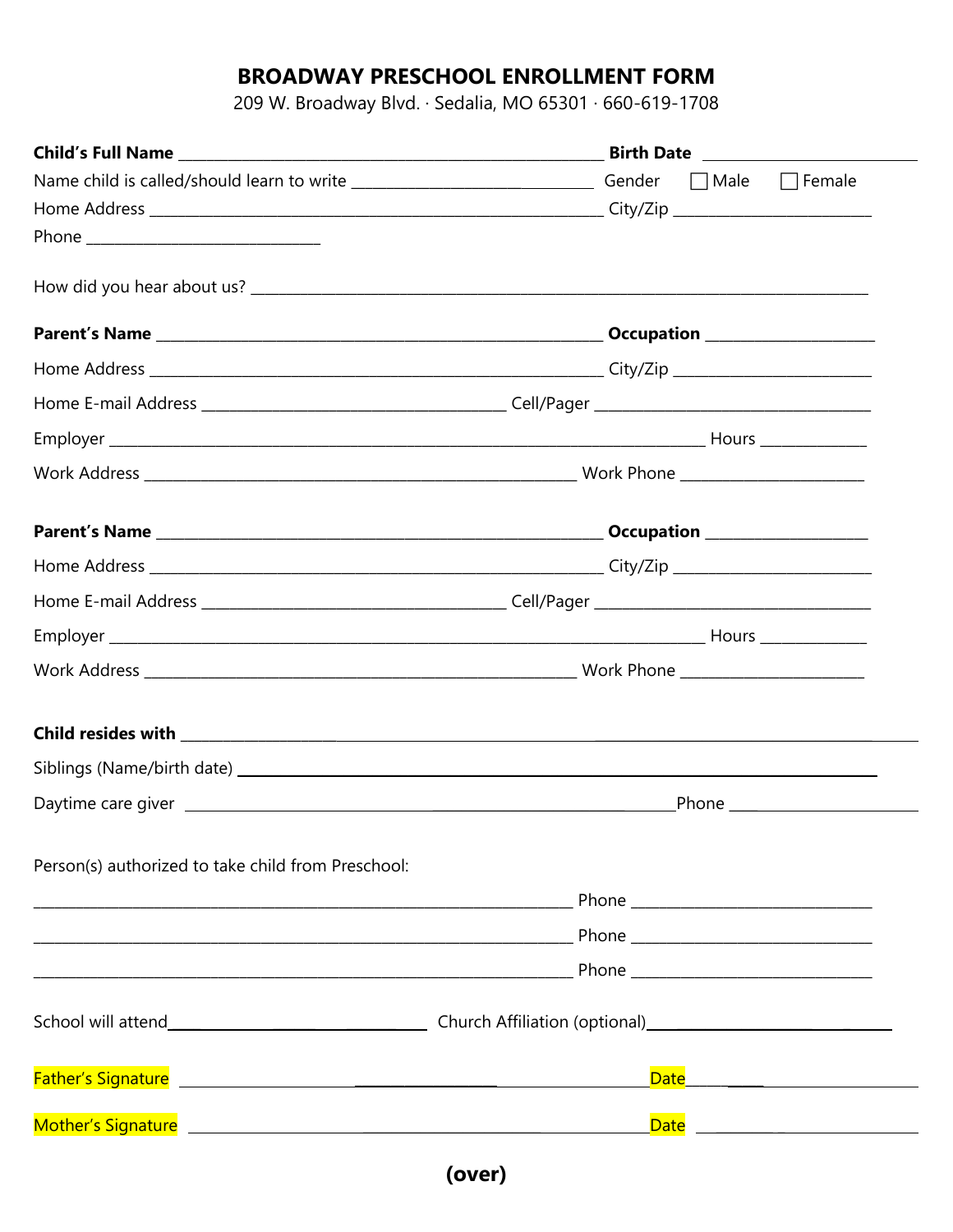#### **THREE, FOUR, AND FIVE-YEAR OLD PROGRAM** - **Must be 3 by August 1**

- **5-DAY AM CLASS** MON/TUES/WED/THURS/FRI · 8:15AM-11:00AM \$40 Enrollment Fee (Non-refundable); \$140 Tuition x 9 months
- **3-DAY AM CLASS** MON/ WED/FRI · 8:15AM-11:00AM \$40 Enrollment Fee (Non-refundable); \$140 Tuition x 9 months
- **3-DAY PM CLASS** MON/ WED/FRI · 12:15PM-3PM \$40 Enrollment Fee (Non-refundable); \$125 Tuition x 9 months

**First month must be paid by July 1 to secure your child's spot.**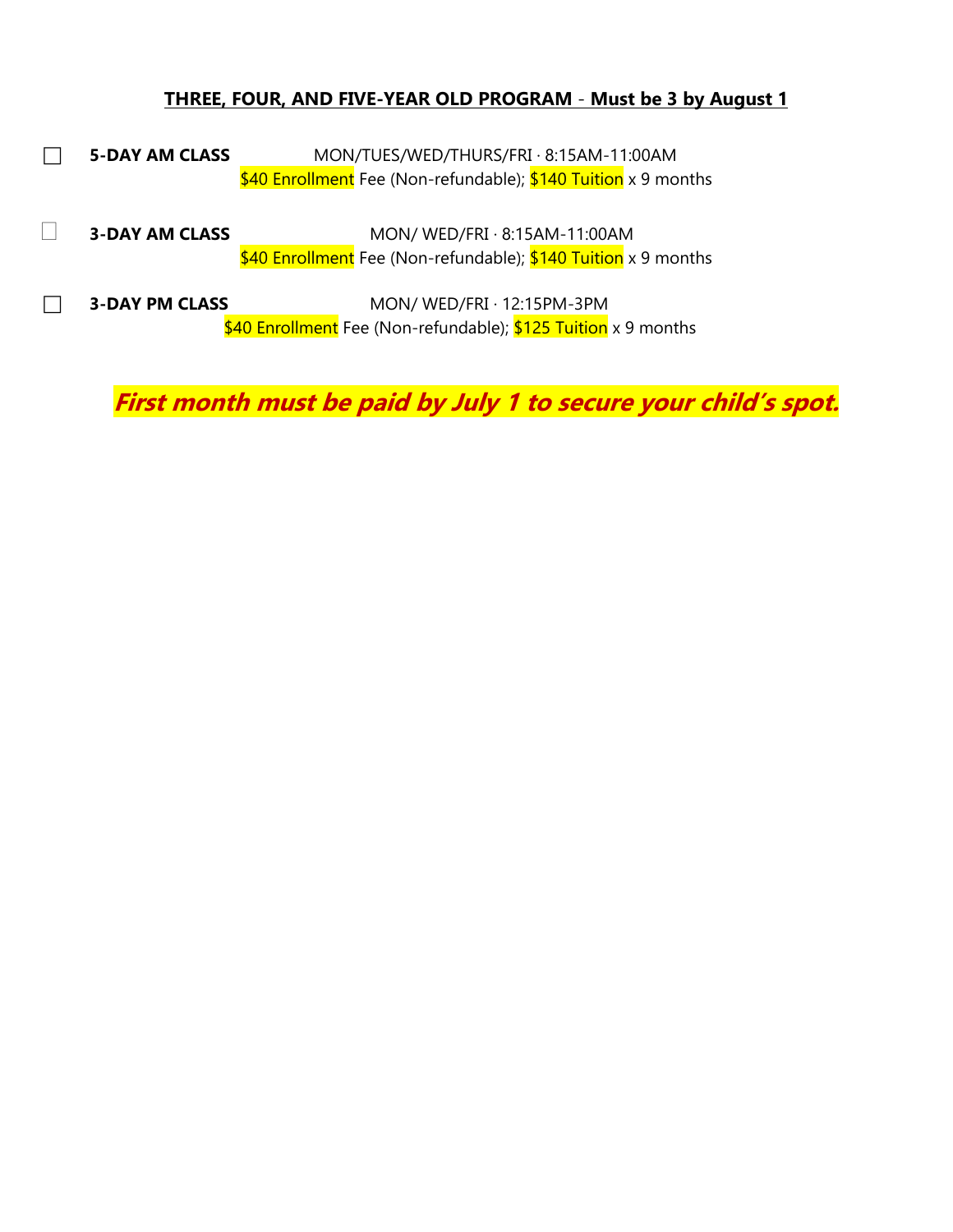| Address and the contract of the contract of the contract of the contract of the contract of the contract of the |  |
|-----------------------------------------------------------------------------------------------------------------|--|
|                                                                                                                 |  |
|                                                                                                                 |  |
| IN CASE OF EMERGENCY and parent cannot be reached, contact:                                                     |  |
|                                                                                                                 |  |
|                                                                                                                 |  |
|                                                                                                                 |  |

| Name    | Relationship |  |
|---------|--------------|--|
|         |              |  |
| Address | Phone        |  |

## **MEDICAL AND EMERGENCY CONTACT INFORMATION**

- 1.  $\Box$  I will be notified at once in case of accident or illness to my child, and I will make arrangements for medical care of my child.
- 2.  $\Box$  If I cannot be reached to make necessary arrangements or in a critical emergency requiring medical care, I authorize **Broadway Presbyterian Preschool** to contact my physician or Bothwell Regional Health Center.
- 3.  $\Box$  I must give written permission for field trips, and I will be notified when they are planned.
- $4.$  I have received a copy of this facility's policies pertaining to the admission, care, and discharge of children.
- 5. The 1 have been informed that a copy of licensing rules for childcare centers is available at this facility for review.
- 6. The provider is available for continuing communication regarding my child's development, behavior, and individual needs.
- 7. When my child is ill, I understand and agree that s/he may not be accepted for care or remain in care.